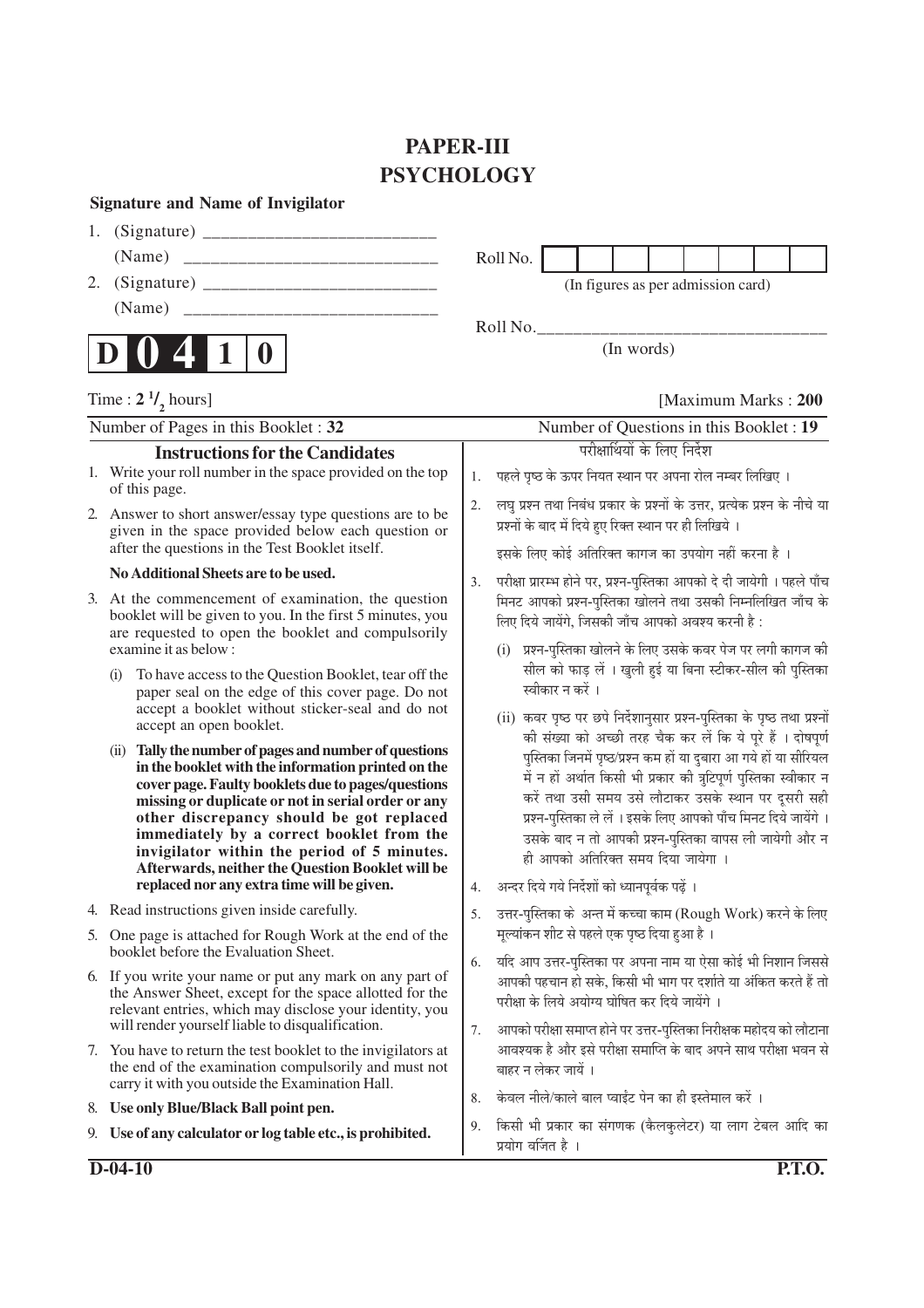# **PSYCHOLOGY** मनोविज्ञान

# **PAPER - III** प्रश्नपत्र $-III$

- Note: This paper is of two hundred (200) marks containing four (4) sections. Candidates are required to attempt the questions contained in these sections according to the detailed instructions given therein.
- यह प्रश्नपत्र **दो सौ (200)** अंकों का है एवं इसमें **चार (4)** खंड हैं । अभ्यर्थियों को इनमें समाहित प्रश्नों के उत्तर नोट : अलग दिये गये विस्तृत निर्देशों के अनुसार देना है ।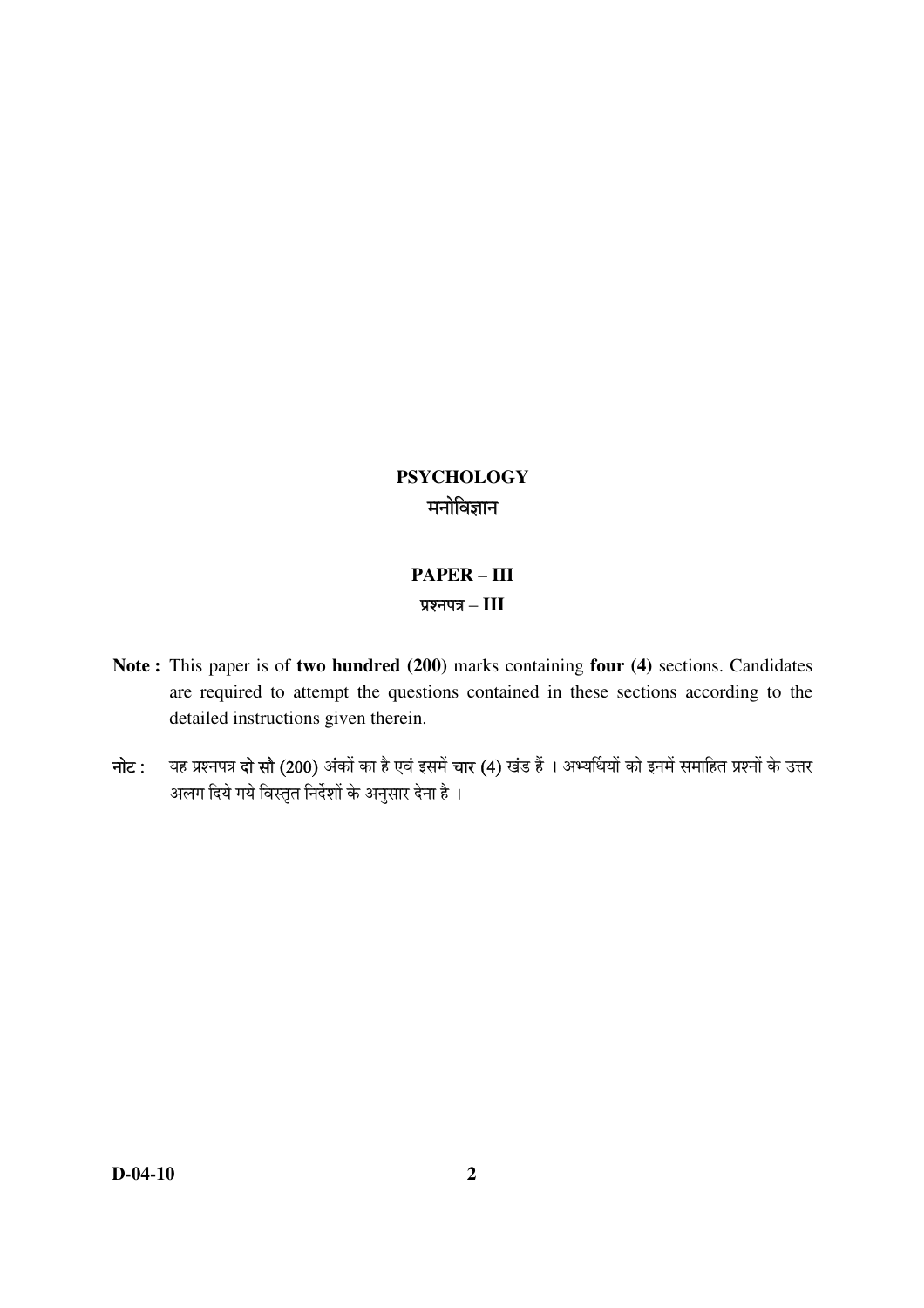## **SECTION-I** खंड – I

- Note: This section consists of two essay type questions of twenty (20) marks each, to be answered in about five hundred (500) words each.  $(2 \times 20 = 40$  marks)
- इस खंड में **बीस–बीस** अंकों के **दो** निबन्धात्मक प्रश्न हैं । प्रत्येक का उत्तर लगभग **पाँच सौ (500)** शब्दों में नोट : अपेक्षित है।  $(2 \times 20 = 40 \text{ m})$
- $\mathbf{1}$ Discuss the contribution of bio-psychology in understanding human behaviour. मानवीय व्यवहार की समझ के लिये जैव-मनोविज्ञान की भूमिका की विवेचना कीजिये ।

#### **OR / अथवा**

Critically evaluate the reductionistic approach of scientific psychology. वैज्ञानिक मनोविज्ञान में न्यूनीकरण उपागम का आलोचनात्मक मूल्यांकन कीजिये ।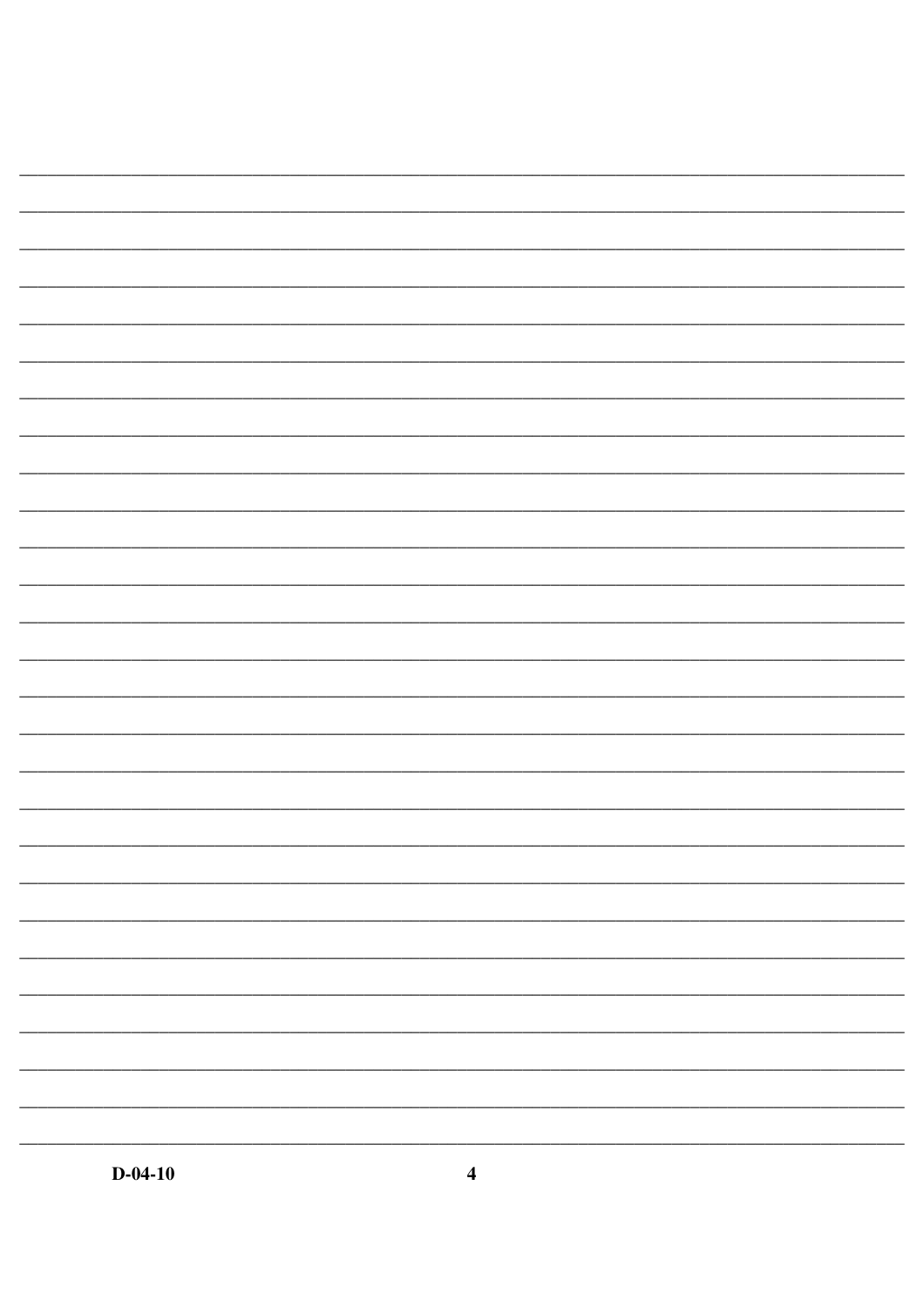$\overline{\phantom{a}}$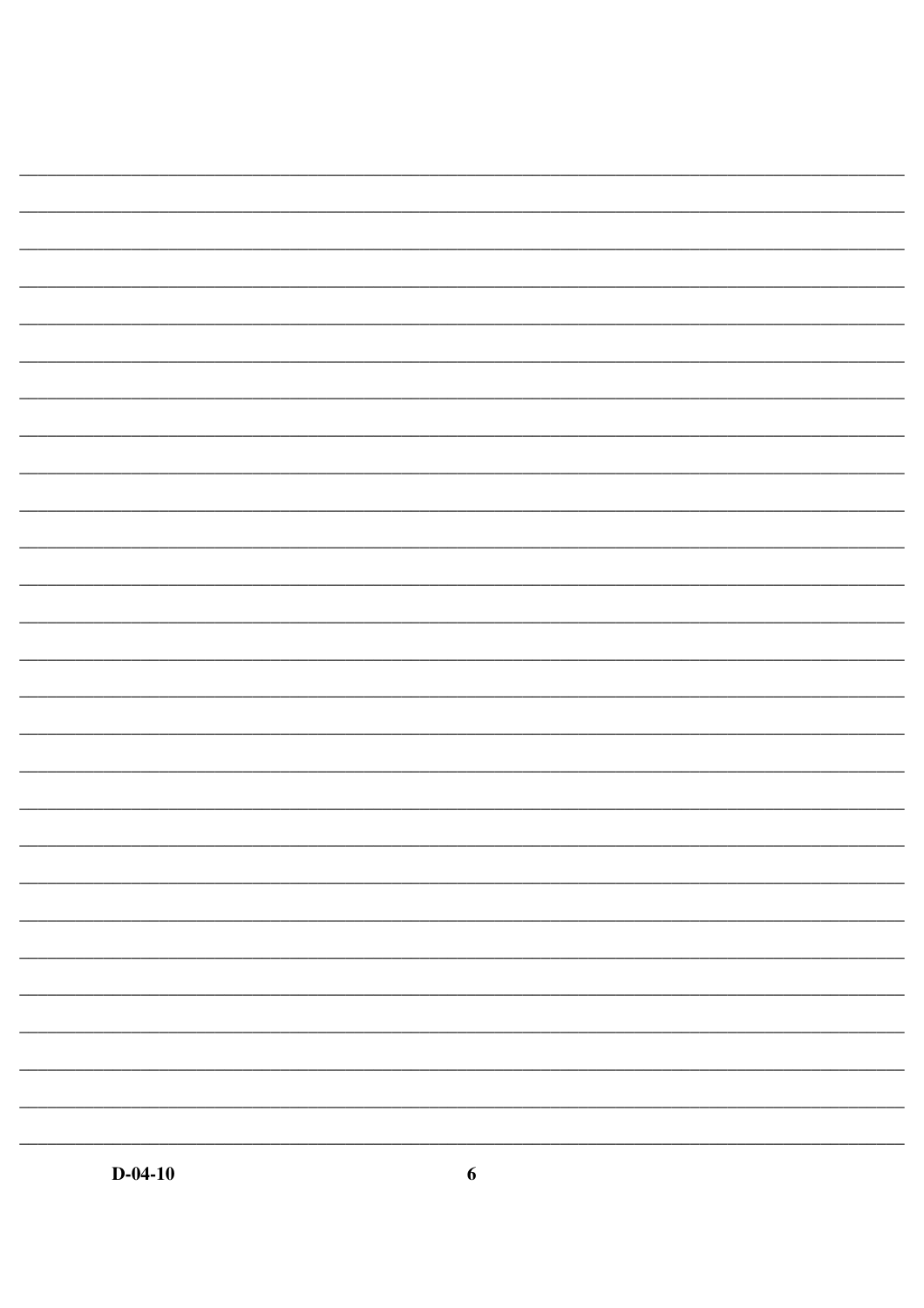| 2.        | In what way Psychology helps in optimising the cognitive potential ?<br>संज्ञानात्मक सामर्थ्य को इष्टतम करने में मनोविज्ञान किस तरह से मदद करता है ?<br><b>OR / अथवा</b><br>Discuss the weaknesses and strengths of behaviourism.<br>व्यवहारवाद की कमजोरियों और शक्तियों की विवेचना करें । |                |               |
|-----------|--------------------------------------------------------------------------------------------------------------------------------------------------------------------------------------------------------------------------------------------------------------------------------------------|----------------|---------------|
|           |                                                                                                                                                                                                                                                                                            |                |               |
|           |                                                                                                                                                                                                                                                                                            |                |               |
|           |                                                                                                                                                                                                                                                                                            |                |               |
|           |                                                                                                                                                                                                                                                                                            |                |               |
|           |                                                                                                                                                                                                                                                                                            |                |               |
|           |                                                                                                                                                                                                                                                                                            |                |               |
|           |                                                                                                                                                                                                                                                                                            |                |               |
|           |                                                                                                                                                                                                                                                                                            |                |               |
|           |                                                                                                                                                                                                                                                                                            |                |               |
|           |                                                                                                                                                                                                                                                                                            |                |               |
|           |                                                                                                                                                                                                                                                                                            |                |               |
|           |                                                                                                                                                                                                                                                                                            |                |               |
|           |                                                                                                                                                                                                                                                                                            |                |               |
|           |                                                                                                                                                                                                                                                                                            |                |               |
|           |                                                                                                                                                                                                                                                                                            |                |               |
|           |                                                                                                                                                                                                                                                                                            |                |               |
|           |                                                                                                                                                                                                                                                                                            |                |               |
|           |                                                                                                                                                                                                                                                                                            |                |               |
|           |                                                                                                                                                                                                                                                                                            |                |               |
| $D-04-10$ |                                                                                                                                                                                                                                                                                            | $\overline{7}$ | <b>P.T.O.</b> |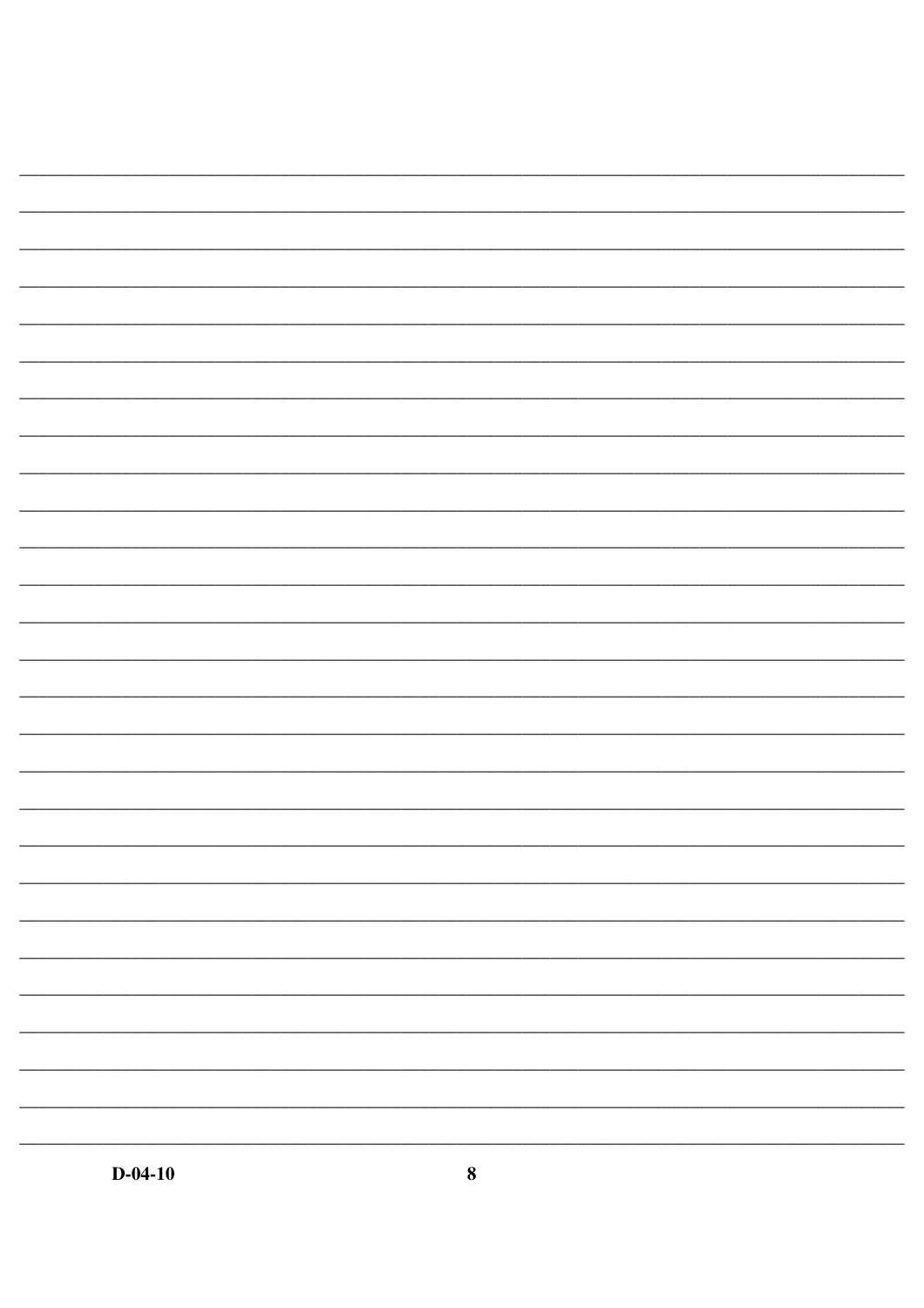$\overline{a}$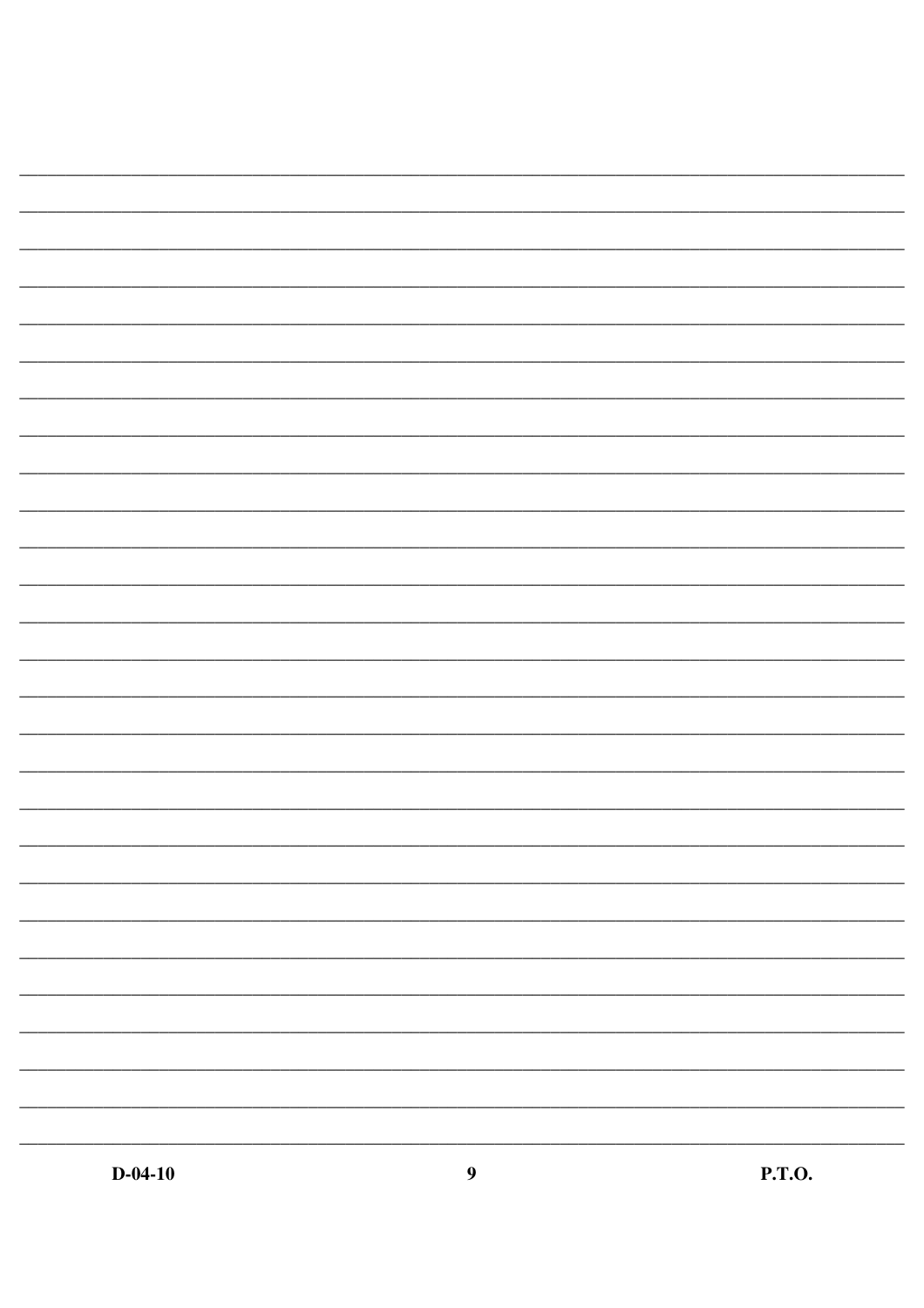| -  |
|----|
| Ξ. |
|    |
|    |
|    |
|    |
|    |
|    |
|    |
| —  |
|    |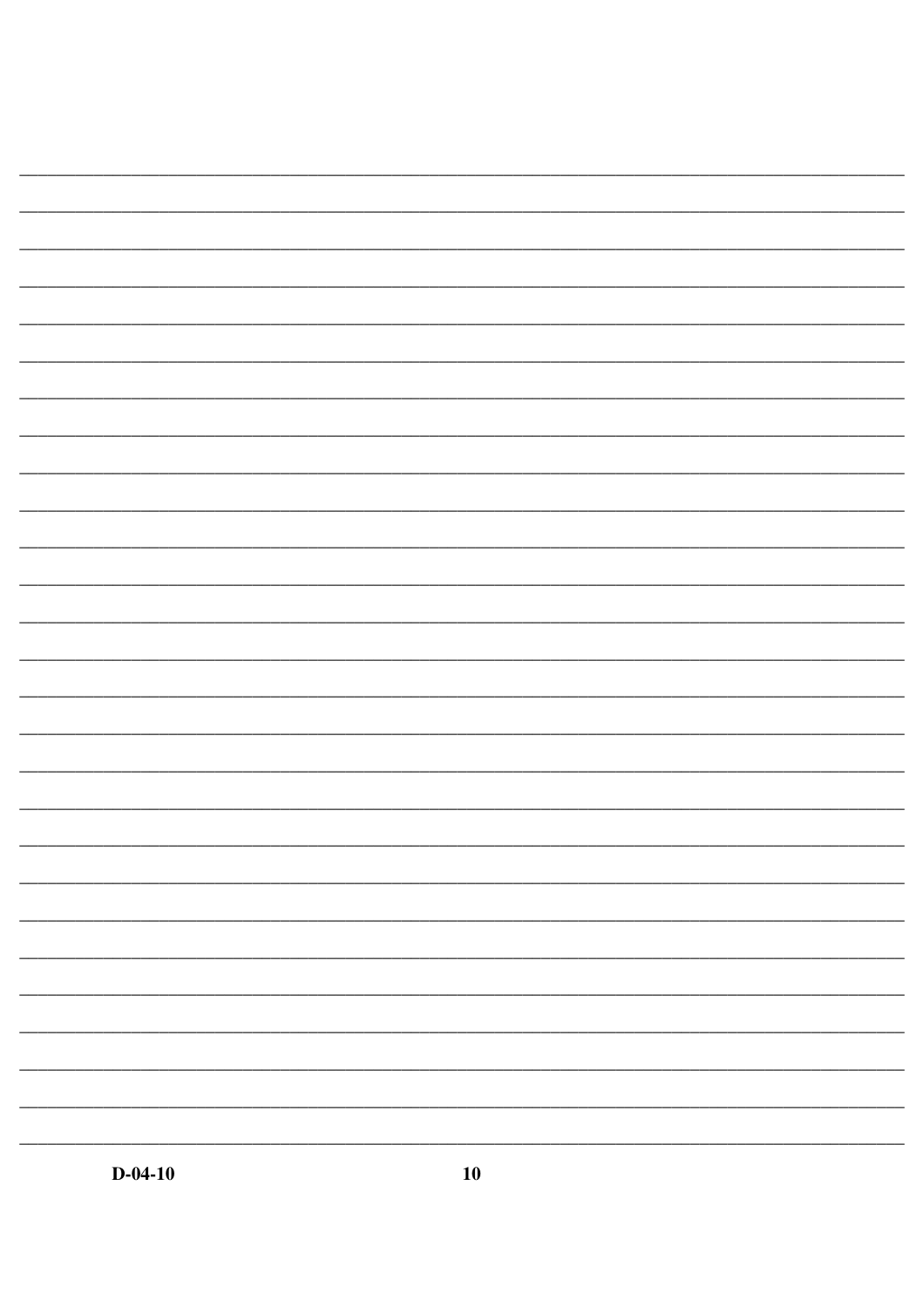### **SECTION - II** खंड – II

- Note: This section contains **three** (3) questions from each of the electives/specializations. The candidate has to choose only one elective/specialization and answer all the three questions from it. Each question carries fifteen (15) marks and is to be answered in about **three hundred** (300) words.  $(3 \times 15 = 45$  Marks)
- नोट $:$ इस खण्ड में प्रत्येक ऐच्छिक इकाई/विशेषज्ञता से **तीन (3)** प्रश्न हैं । अभ्यर्थी को केवल **एक** ऐच्छिक इकाई/विशेषज्ञता को चनकर उसी के **तीनों** प्रश्नों का उत्तर देना है । प्रत्येक प्रश्न **पंद्रह (15)** अंकों का है व उसका उत्तर लगभग **तीन सौ (300)** शब्दों में अपेक्षित है ।

 $(3 \times 15 = 45 \text{ s})$ 

#### Elective –  $I / \sqrt{1 + I}$

- Examine the psychological methods of prejudice reduction with special reference to  $\overline{3}$ . caste prejudice in Indian society. पूर्वाग्रह को कम करने के लिये मनोवैज्ञानिक विधियों का परीक्षण भारतवर्ष में जातीय पूर्वाग्रह के विशिष्ट सन्दर्भ में कीजिये ।
- $\overline{4}$ . Drawing upon classical studies discuss the situational determinants of helping behaviour.

क्लासीकीय अध्ययनों के आधार पर मददगार व्यवहार के स्थितिपरक निर्धारकों की चर्चा करें ।

Citing empirical studies discuss the influence of media on antisocial behaviour.  $5<sub>1</sub>$ आनभाविक अध्ययनों का उदाहरण देते हए समाज विरोधी व्यवहार पर मीडिया के प्रभाव की चर्चा करें ।

### Elective - II / ऐच्छिक - II

Discuss the factors which can influence physical growth and maturation in  $\overline{3}$ . adolescence.

किशोरावस्था में शारीरिक विकास और परिपक्वता को प्रभावित करने वाले कारकों की विवेचना करें ।

- $4.$ Describe the cognitive and behavioural components of moral development. नैतिक विकास के संज्ञानात्मक और व्यवहारपरक घटकों का वर्णन करें ।
- 5. Describe the key concepts involved in phonological development. स्वनिमिक विकास से जुडी मुख्य अवधारणाओं का वर्णन करें ।

## Elective - III / ऐच्छिक - III

Discuss various dimensions of teaching. Explain characteristics of an effective  $3.$ teacher.

अध्यापन के विभिन्न आयामों की चर्चा करें । प्रभावशील अध्यापक की विशेषताएँ स्पष्ट करें ।

- $\overline{4}$ . Which individual differences need special consideration for guidance and counselling in secondary schools ? Why ? माध्यमिक स्कूलों में मार्गदर्शन और परामर्श के लिये कौन सी व्यक्तिगत भिन्नताओं पर विशेष ध्यान दिया जाना चाहिये ? क्यों ?
- $5<sub>1</sub>$ Discuss various types of motivation. What is the relation between motivation and learning?

विभिन्न प्रकार की अभिप्रेरणाओं की विवेचना करें । अभिप्रेरणा और अधिगम के बीच क्या सम्बन्ध है ?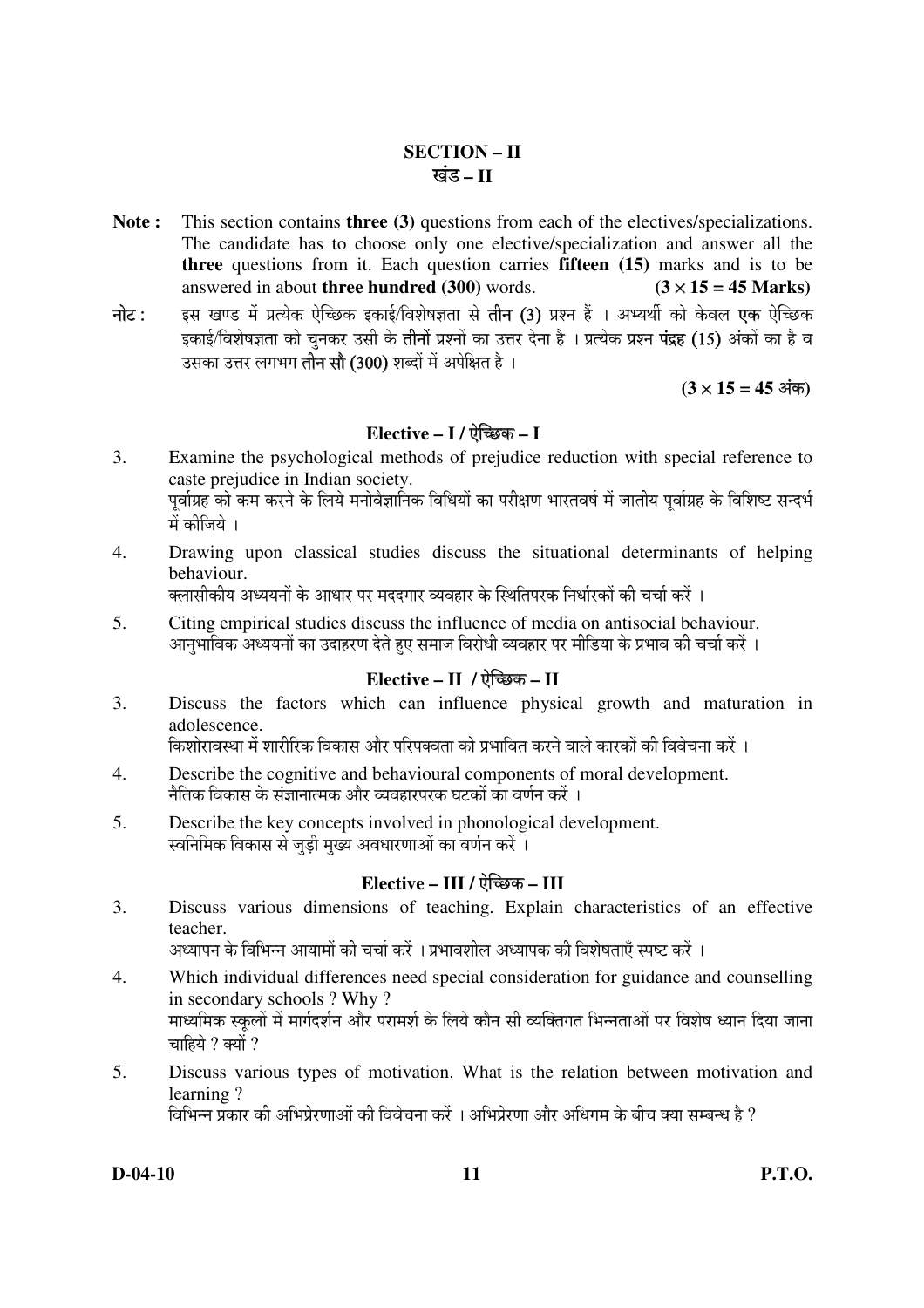### Elective – IV / ऐच्छिक – IV

- 3. Propose a training plan for stress management for middle level executives. मध्य स्तर के कार्यपालकों के लिये तनाव प्रबन्धन को प्रशिक्षण योजना का प्रस्ताव तैयार करें ।
- Discuss strategies to improve work culture in a small scale industrial unit.  $\overline{4}$ . लघु पैमाने की औद्योगिक इकाई में कार्य संस्कृति सुधारने की रणनीतियों की विवेचना करें ।
- In the light of recent researches discuss procedures of training to improve work 5. culture.

हाल ही के शोध कार्यों के प्रकाश में कार्य-संस्कृति सुधारने के लिये प्रशिक्षण की प्रक्रियाओं की विवेचना करें ।

#### Elective –  $V / \sqrt{V}$ छिक $- V$

- What do you understand by Community Mental Health ? Explain various intervention  $\overline{3}$ . methods in improving it. सामुदायिक मानसिक स्वास्थ्य से आप क्या समझते हैं ? उसे सुधारने के विभिन्न हस्तक्षेप विधियों को स्पष्ट करें ।
- $\overline{4}$ What are various levels of Mental Retardation ? Explain functionality and nonfunctionality at each level. मानसिक मंदता के विभिन्न स्तर क्या हैं ? प्रत्येक स्तर पर प्रकार्यात्मकता और गैर-प्रकार्यात्मकता को स्पष्ट करें ।
- $5<sub>1</sub>$ Describe the process of systematic desensitization in the treatment of Phobias. भीति (फोबिया) के उपचार में व्यवस्थित विसंवेदनीकरण की प्रक्रिया का वर्णन करें ।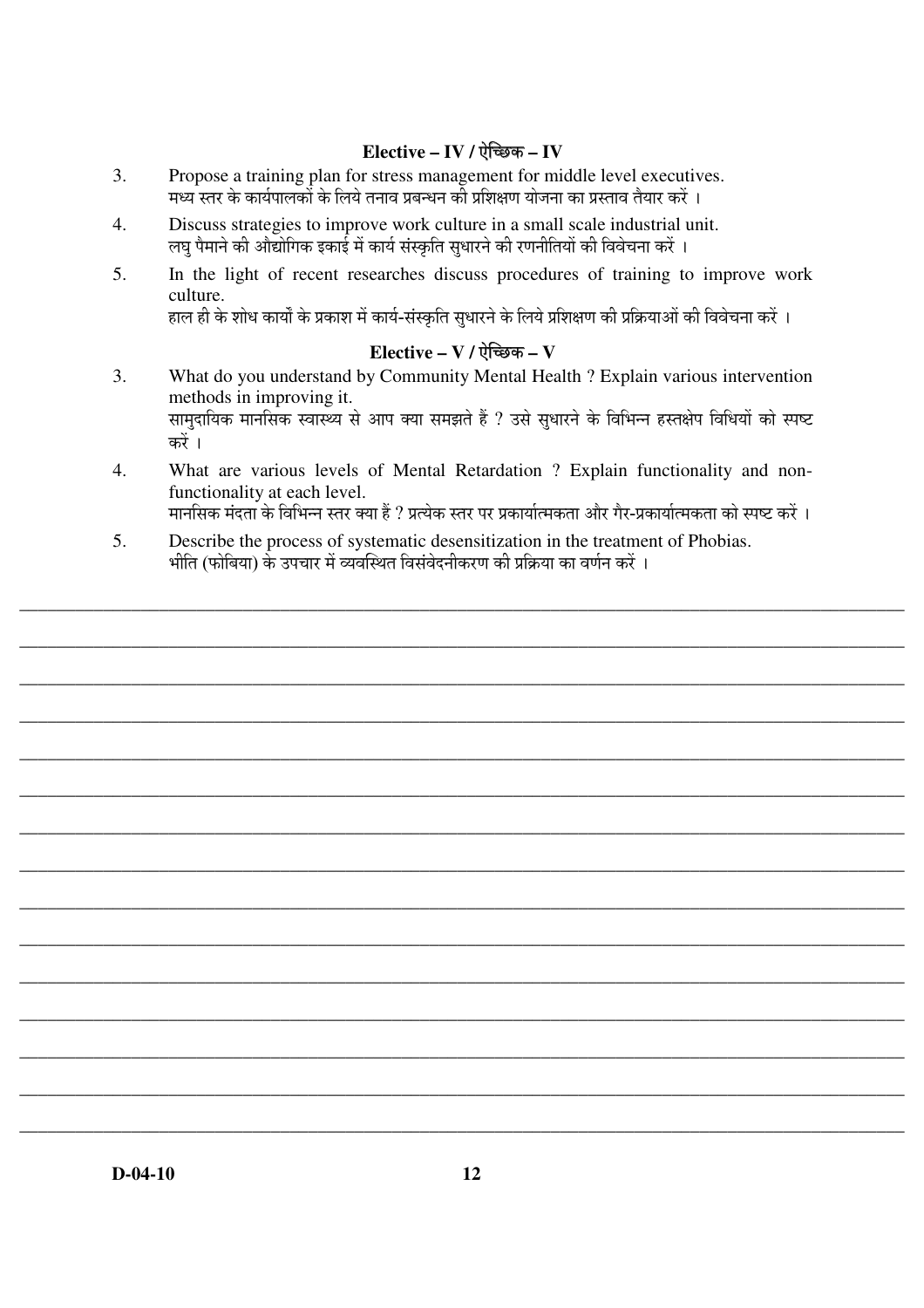|                                      |                                   | $\overline{\phantom{0}}$ |
|--------------------------------------|-----------------------------------|--------------------------|
|                                      |                                   | Ξ,                       |
|                                      |                                   |                          |
|                                      |                                   |                          |
|                                      |                                   |                          |
|                                      |                                   |                          |
|                                      |                                   |                          |
|                                      |                                   |                          |
|                                      |                                   |                          |
|                                      |                                   |                          |
| 그는 그 그 그 사람들은 그 사람들을 만들어 보이는 것이 없었다. | the company's company's company's |                          |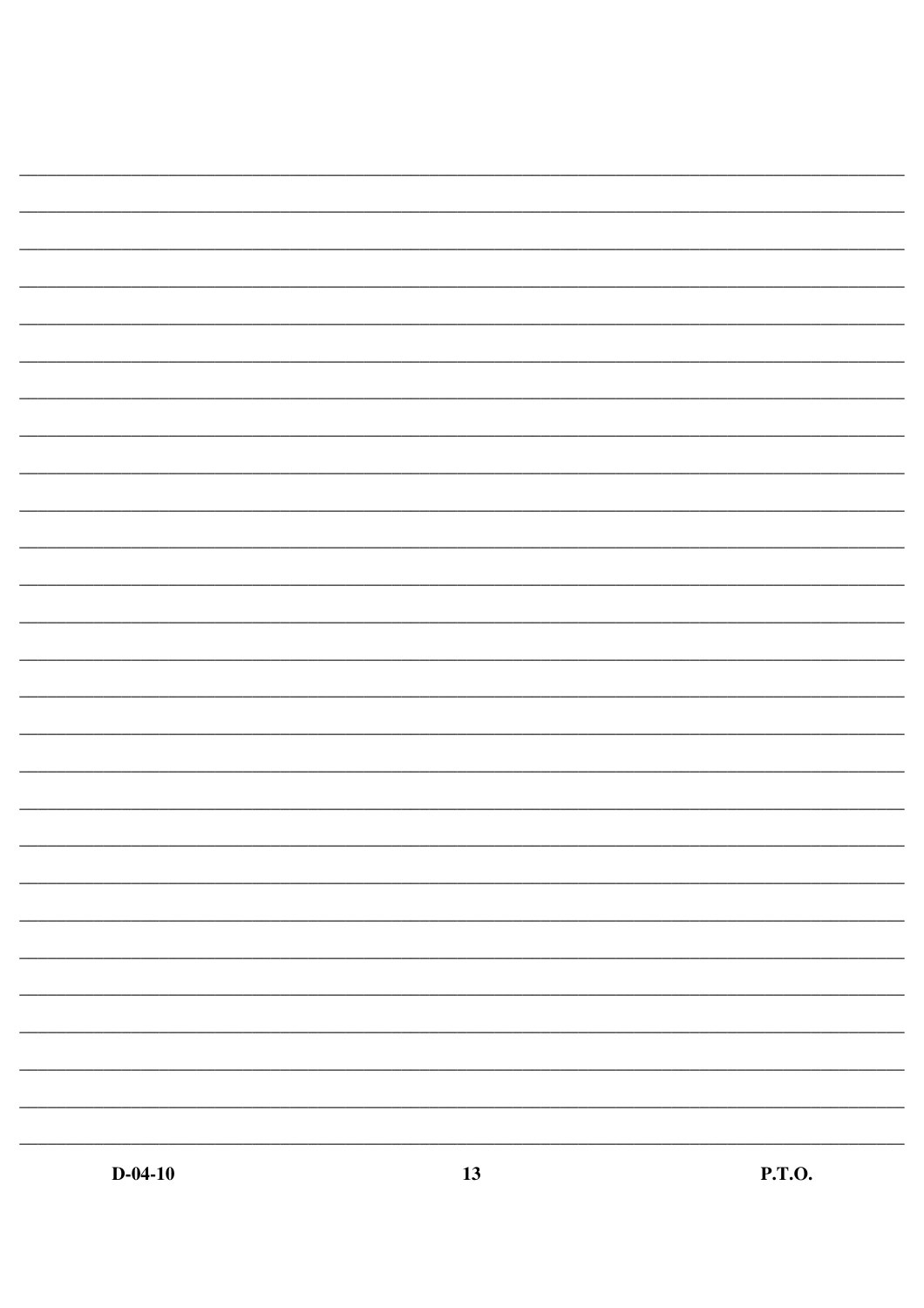$\overline{a}$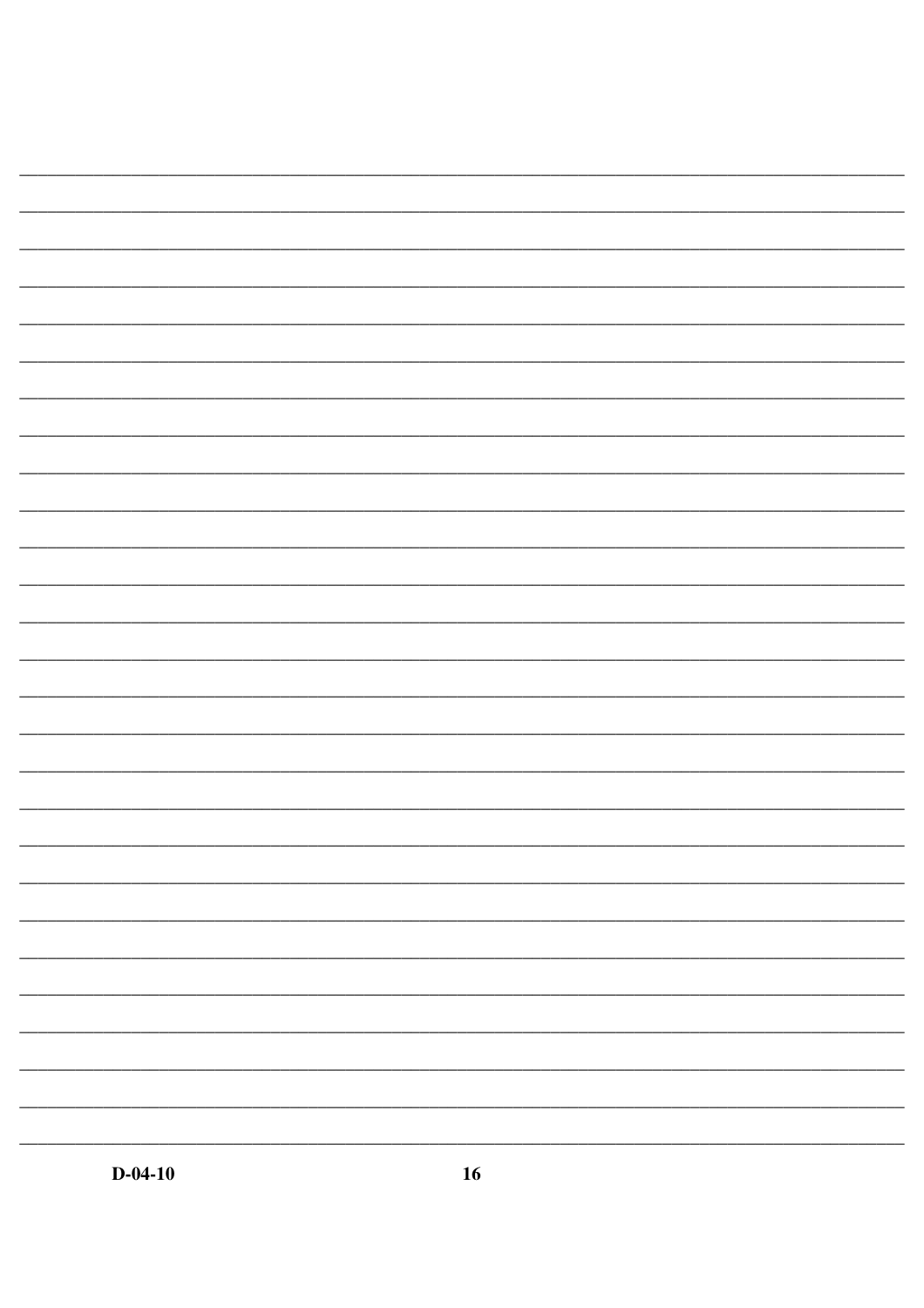|                                                                                                                                                                                                                                                                                        | $\frac{1}{2}$ |
|----------------------------------------------------------------------------------------------------------------------------------------------------------------------------------------------------------------------------------------------------------------------------------------|---------------|
|                                                                                                                                                                                                                                                                                        |               |
|                                                                                                                                                                                                                                                                                        | Ξ.            |
|                                                                                                                                                                                                                                                                                        |               |
|                                                                                                                                                                                                                                                                                        |               |
|                                                                                                                                                                                                                                                                                        |               |
|                                                                                                                                                                                                                                                                                        |               |
|                                                                                                                                                                                                                                                                                        |               |
|                                                                                                                                                                                                                                                                                        |               |
|                                                                                                                                                                                                                                                                                        |               |
|                                                                                                                                                                                                                                                                                        |               |
| 그는 그 그는 그 그 그 사람들이 아니라 아이들이 아니라 아이들이 아니라 아이들이 아니라 아니라<br>1000 - Carolina Andrew State Andrew State Andrew State Andrew State Andrew State Andrew State Andrew State Andrew State Andrew State Andrew State Andrew State Andrew State Andrew State Andrew State Andrew State Andrew Sta |               |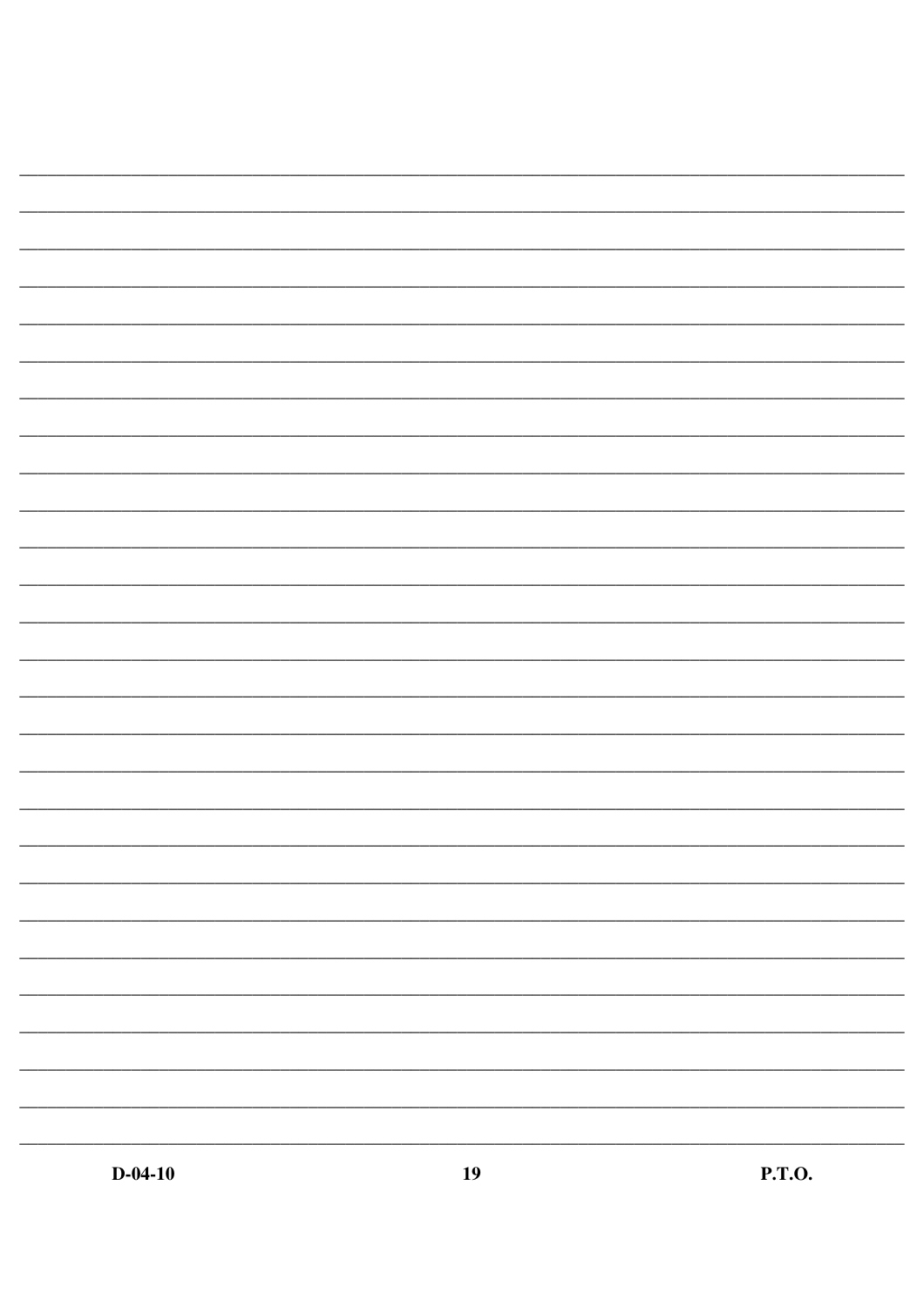## **SECTION - III** खंड- $III$

| नोट : | Note: This section contains nine (9) questions of ten (10) marks, each to be answered in<br>about fifty (50) words.<br>इस खंड में <b>दस-दस (10-10)</b> अंकों के <b>नौ (9)</b> प्रश्न हैं । प्रत्येक प्रश्न का उत्तर लगभग <b>पचास (50)</b> शब्दों में<br>अपेक्षित है। | $(9 \times 10 = 90 \text{ Marks})$<br>$(9 \times 10 = 90 \text{ sign})$ |  |
|-------|----------------------------------------------------------------------------------------------------------------------------------------------------------------------------------------------------------------------------------------------------------------------|-------------------------------------------------------------------------|--|
| 6.    | Differentiate between operant and classical conditioning.<br>क्रियाप्रसूत और क्लासीकीय अनुकूलन के बीच अन्तर करें।                                                                                                                                                    |                                                                         |  |
|       |                                                                                                                                                                                                                                                                      |                                                                         |  |
|       |                                                                                                                                                                                                                                                                      |                                                                         |  |
|       |                                                                                                                                                                                                                                                                      |                                                                         |  |
|       |                                                                                                                                                                                                                                                                      |                                                                         |  |
|       |                                                                                                                                                                                                                                                                      |                                                                         |  |
|       |                                                                                                                                                                                                                                                                      |                                                                         |  |
|       |                                                                                                                                                                                                                                                                      |                                                                         |  |
|       |                                                                                                                                                                                                                                                                      |                                                                         |  |
|       |                                                                                                                                                                                                                                                                      |                                                                         |  |
|       |                                                                                                                                                                                                                                                                      |                                                                         |  |
|       |                                                                                                                                                                                                                                                                      |                                                                         |  |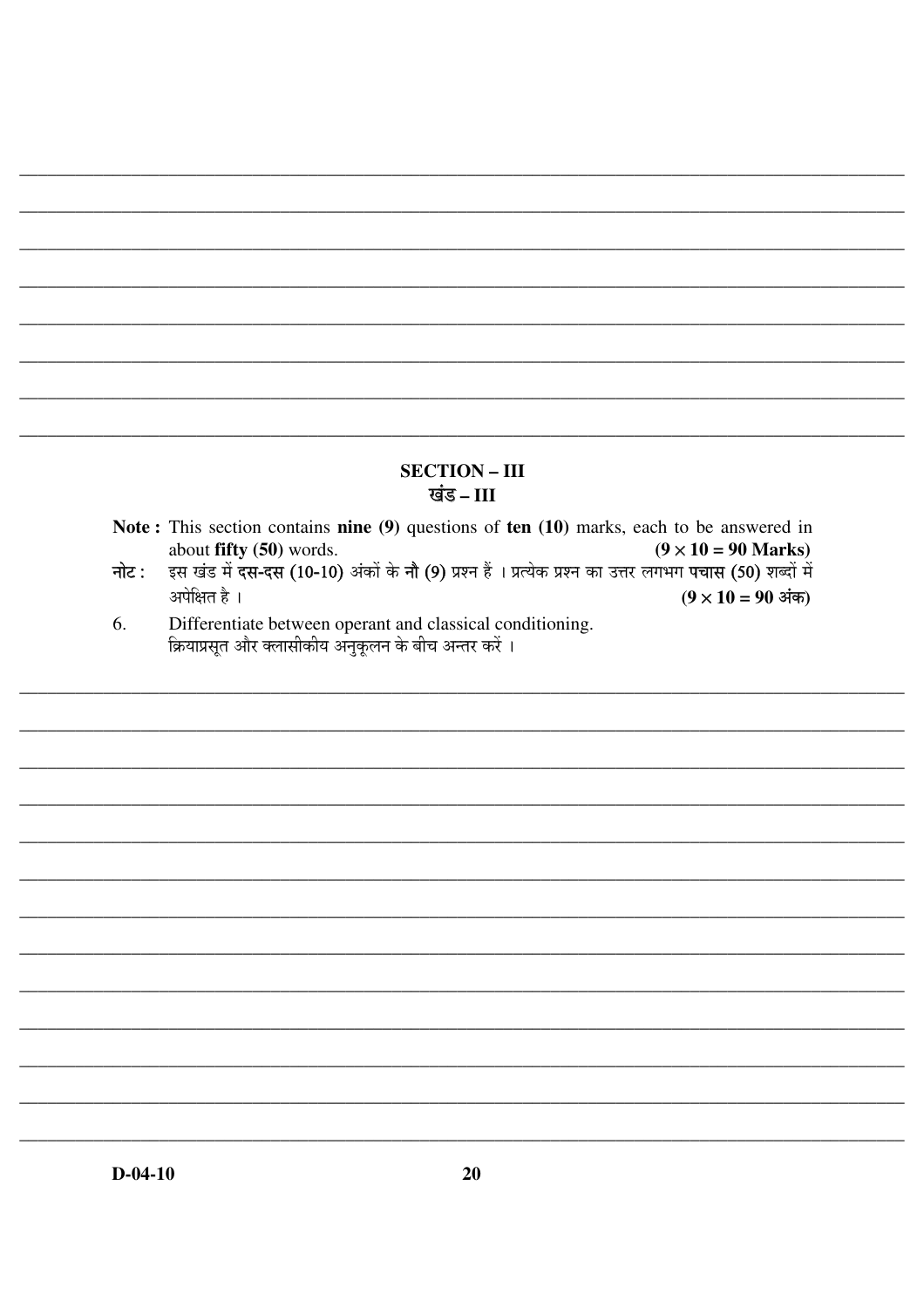| 7. | Give one multi-stages model of memory and explain it.<br>स्मृति का एक बहु-स्तरीय मॉडल दीजिये और उसकी व्याख्या करें । |
|----|----------------------------------------------------------------------------------------------------------------------|
|    |                                                                                                                      |
|    |                                                                                                                      |
|    |                                                                                                                      |
|    |                                                                                                                      |
|    |                                                                                                                      |
|    |                                                                                                                      |
|    |                                                                                                                      |
|    |                                                                                                                      |
|    |                                                                                                                      |
|    |                                                                                                                      |
|    |                                                                                                                      |
|    |                                                                                                                      |
|    |                                                                                                                      |
|    |                                                                                                                      |
|    |                                                                                                                      |
|    |                                                                                                                      |
|    |                                                                                                                      |
|    |                                                                                                                      |
|    |                                                                                                                      |
|    |                                                                                                                      |
|    |                                                                                                                      |
| 8. | Describe the basic structure of language.<br>भाषा की मूलभूत संरचना का वर्णन करें ।                                   |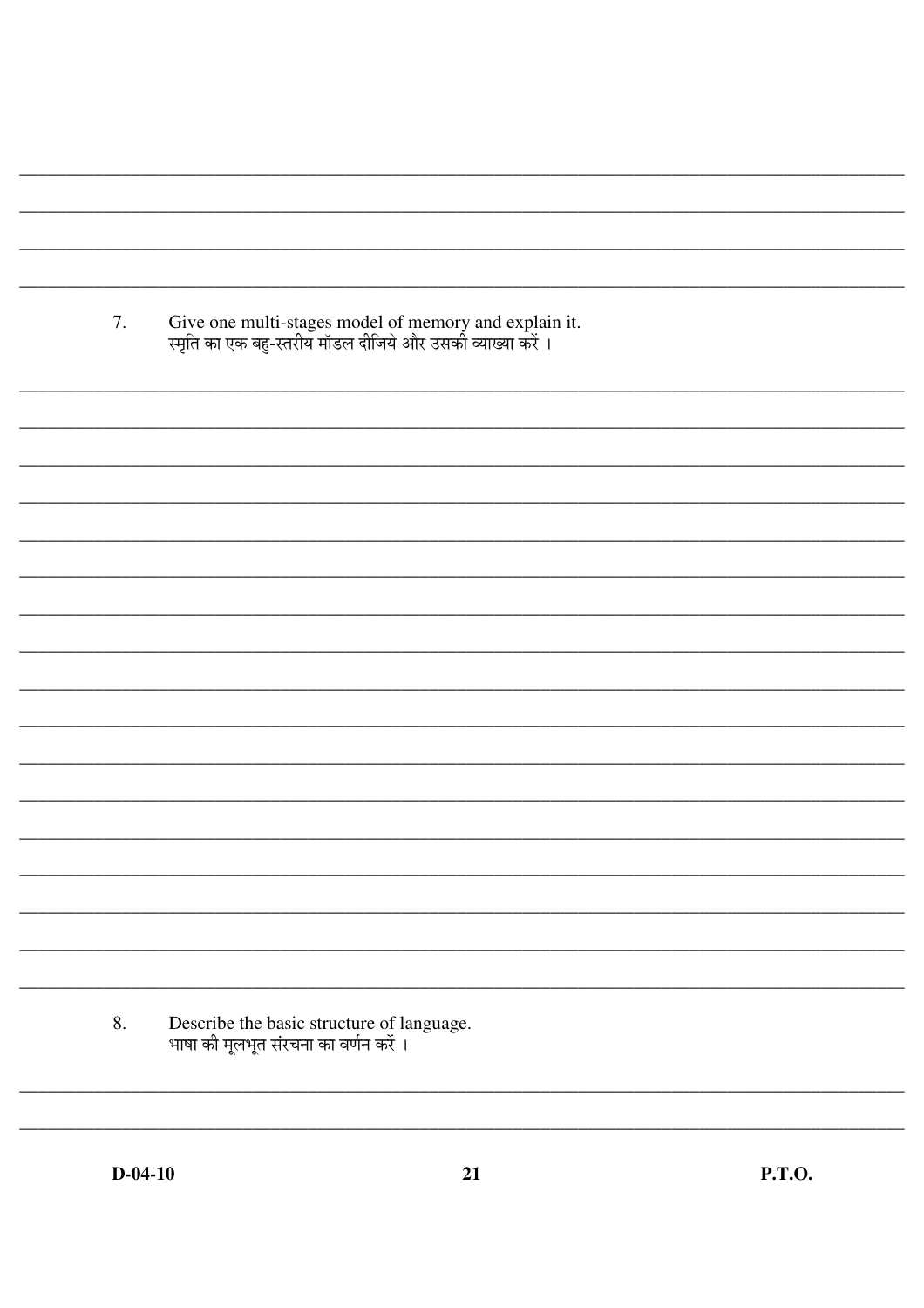| 9. |                                                                                                                       |
|----|-----------------------------------------------------------------------------------------------------------------------|
|    | How the strength of power motive can be assessed ?<br>शक्ति अभिप्रेरण के बल का मूल्यांकन किस प्रकार किया जा सकता है ? |
|    |                                                                                                                       |
|    |                                                                                                                       |
|    |                                                                                                                       |
|    |                                                                                                                       |
|    |                                                                                                                       |
|    |                                                                                                                       |
|    |                                                                                                                       |
|    |                                                                                                                       |
|    |                                                                                                                       |
|    |                                                                                                                       |
|    |                                                                                                                       |
|    |                                                                                                                       |
|    |                                                                                                                       |
|    |                                                                                                                       |
|    |                                                                                                                       |
|    |                                                                                                                       |
|    |                                                                                                                       |
|    |                                                                                                                       |
|    |                                                                                                                       |

 $D-04-10$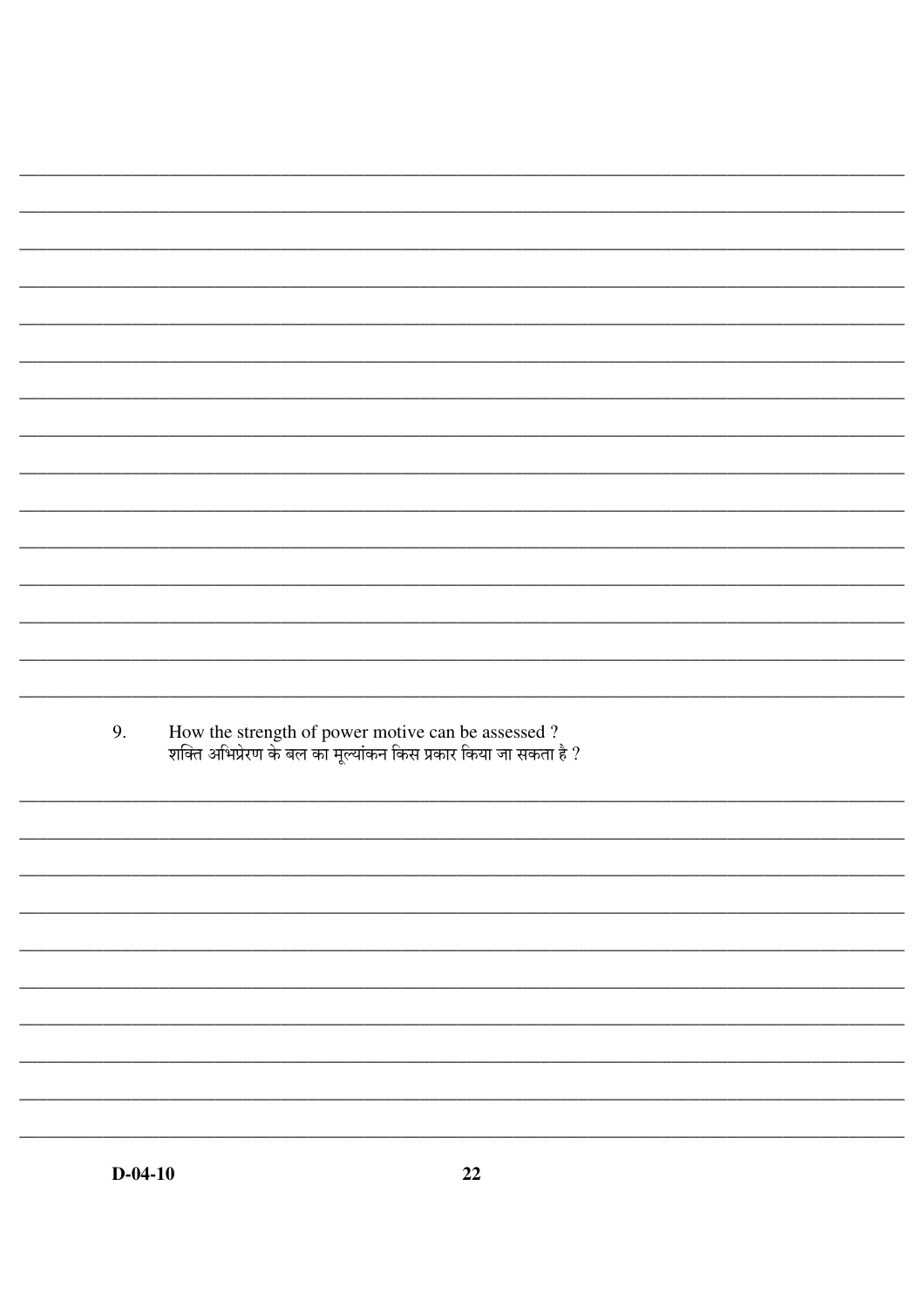| 10. | What is regression argument ?<br>प्रत्यावर्तन तर्क क्या है ? |
|-----|--------------------------------------------------------------|
|     |                                                              |
|     |                                                              |
|     |                                                              |
|     |                                                              |
|     |                                                              |
|     |                                                              |
|     |                                                              |
|     |                                                              |
|     |                                                              |
|     |                                                              |
|     |                                                              |
|     |                                                              |
|     |                                                              |
|     |                                                              |
|     |                                                              |
|     |                                                              |
|     |                                                              |
|     |                                                              |
|     |                                                              |
|     |                                                              |
|     |                                                              |
|     |                                                              |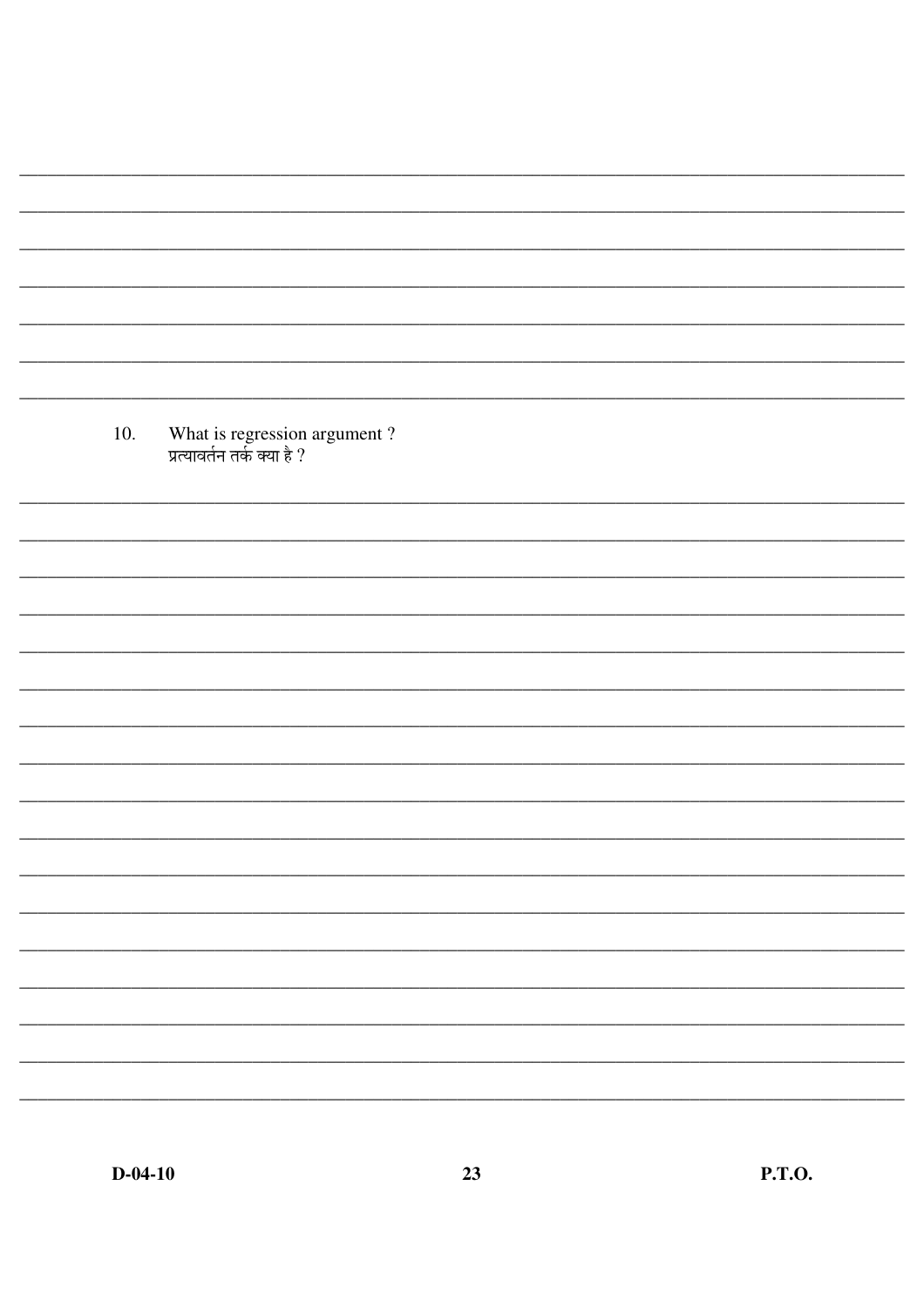| 11. | Describe epigenetic model of human development proposed by Erikson.           |
|-----|-------------------------------------------------------------------------------|
|     | ्एरिक्सन द्वारा प्रस्तुत मानवीय विकास के पश्चप्रजननात्मक मॉडल का वर्णन करें । |

Why we use rotation in Factor Analysis ?<br>खंड (या कारक) विश्लेषण में हम घूर्णन का उपयोग क्यों करते हैं ? 12.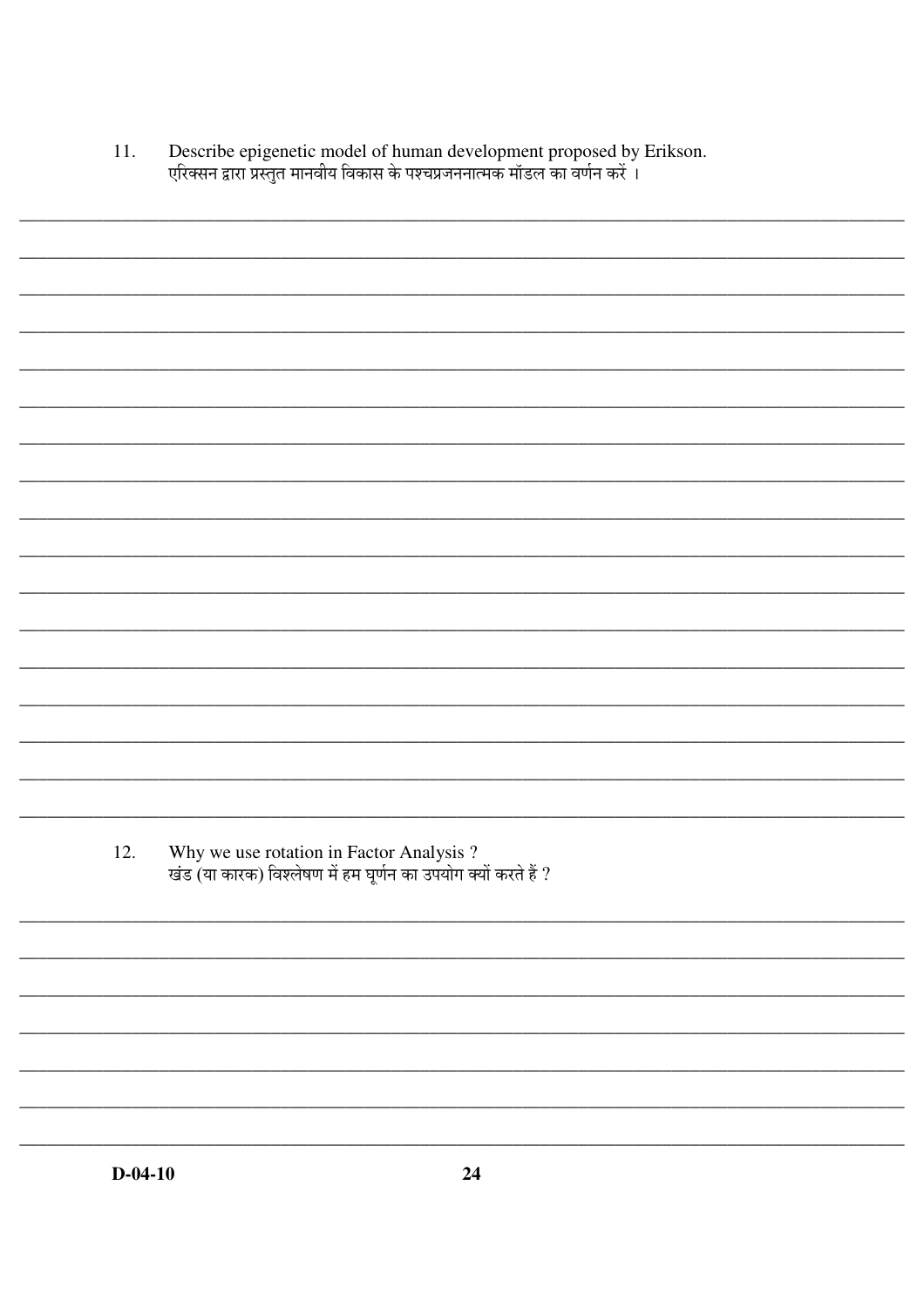What is Factorial Validity ?<br>कारक वैधता क्या है ? 13.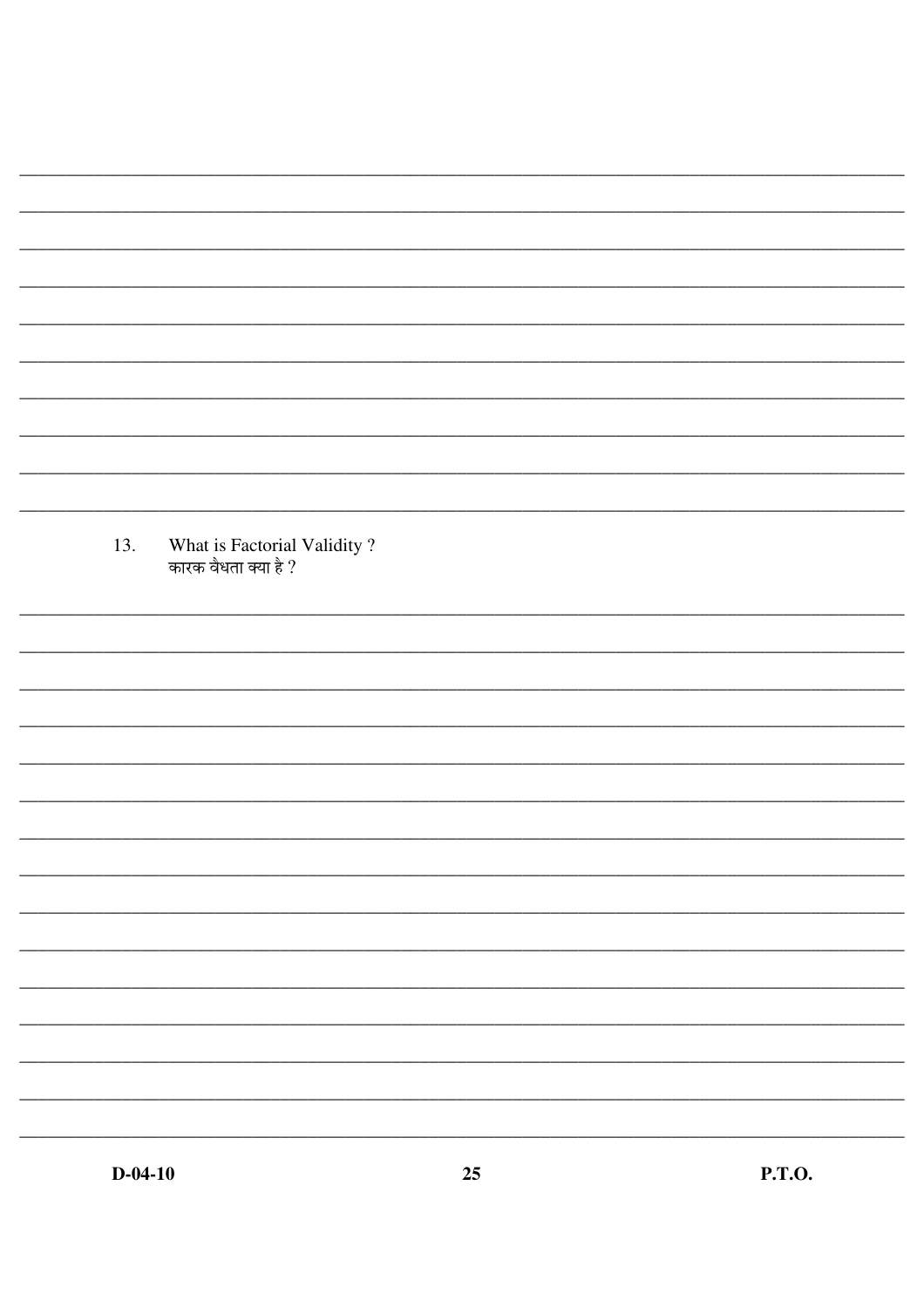Give a brief description of non-invasive methods of studying brain. 14. मस्तिष्क का अध्ययन करने की गैर-छेदक विधियों का संक्षेप में वर्णन करें ।

#### **SECTION-IV** खंड-IV

- Note: This section contains five (5) questions of five (5) marks each based on the following passage. Each question should be answered in about thirty (30) words.
- $(5 \times 5 = 25$  Marks) नोट $:$ इस खंड में निम्नलिखित परिच्छेद पर आधारित **पाँच (5)** प्रश्न हैं । प्रत्येक प्रश्न का उत्तर लगभग **तीस (30)** शब्दों में अपेक्षित है । प्रत्येक प्रश्न **पाँच (5)** अंकों का है ।  $(5 \times 5 = 25 \text{ sign})$

 $D-04-10$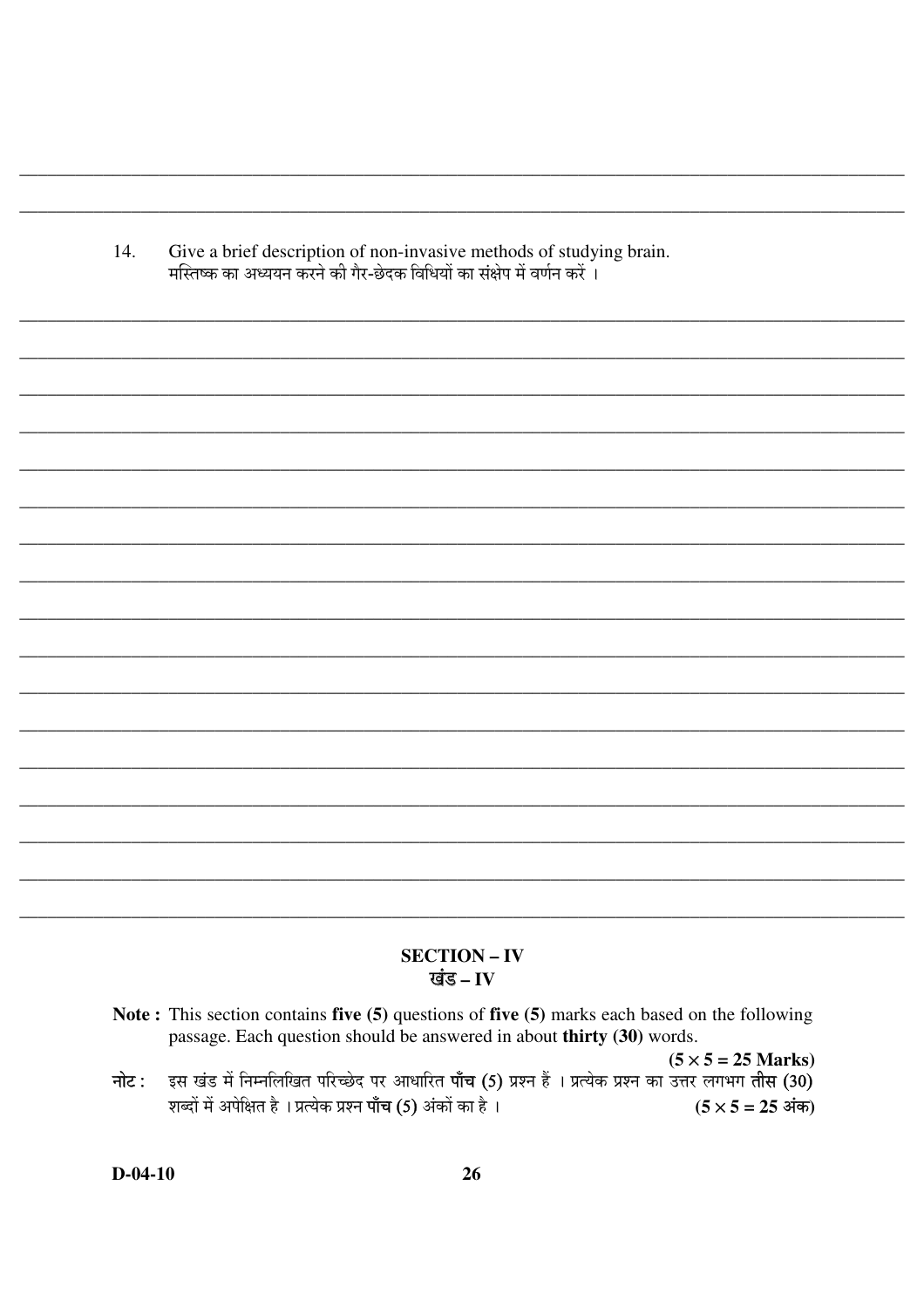A positive reinforcer is a stimulus or event which, when it is contingent on a response, increases the likelihood that the response will be made again. A negative reinforcer is a stimulus or event which, when its cessation or termination is contingent on a response, increases the likelihood that the response will occur again. A punisher is a stimulus or event which, when its onset is contingent on a response, decreases the likelihood that the response will occur again. In omission of reinforcement, or omission training, positive reinforcement is withdrawn following a response. This has the effect of decreasing the likelihood of the behaviour leading to the removal of positive reinforcement.

Escape learning is an example of instrumental conditioning based on negative reinforcement.

In avoidance learning, the learned response is made before the onset of a noxious event and thus prevents the learner from being exposed to the noxious event. The noxious event is therefore avoided. Avoidance learning is explained in terms of the concepts of species-typical defense reactions and safety signals. Extinction of avoidance learning is often quite slow.

Punishment decreases the likelihood that a response will be made and is thus involved in learning what not to do. Among the factors involved in the effectiveness of punishment are its intensity, its consistency, the contingency between behaviour and punishment, the strength of the response being punished, and adaptation to punishment. Punishment may be quite effective when it is used to suppress one behaviour while, at the same time, positively reinforcing other behaviours.

सकारात्मक पुनर्बलन उद्दीपक या घटना है जो, जब वह अनुक्रिया पर निर्भर करता है तो, इस बात की संभाविता बढा देता है कि अनक्रिया फिर से की जाएगी । नकारात्मक पनर्बलक वो उद्दीपक या घटना है जो. जब उसका ठहराव या समाप्ति अनुक्रिया पर निर्भर करता है तो, इस बात की संभाविता बढ जाती है कि अनुक्रिया फिर से होगी । दंडदेयता वो उद्दीपन या घटना है जो, जब उसकी शुरुआत अनुक्रिया पर निर्भर करती है, तो इस बात की संभाविता कम कर देती है कि अनुक्रिया फिर से होगी । पुनर्बलन की लुप्ति या विलुप्ति प्रशिक्षण में, अनुक्रिया के बाद, सकारात्मक पुनर्बलन हटा दिया जाता है ; इसका प्रभाव सकारात्मक पुनर्बलन को हटाने की ओर प्रवृत्त करने वाले व्यवहार की संभाविता को कम करने का होता है ।

पलायन अधिगम, नकारात्मक पुनर्बलन पर आधारित नैमेत्तिक अनुकूलन का उदाहरण है ।

परिहार अधिगम में, हानिकर घटना के शुरू होने से पूर्व पांडित्यपूर्ण अनुक्रिया की जाती है जो सीखने वाले को हानिकर घटना का सामना करने से रोकती है । इसलिये हानिकर घटना से दर रहा जाता है । परिहार अधिगम की व्याख्या, उपजाति-प्रारूपिक रक्षा प्रतिक्रियाएँ और सुरक्षा संकेतों की अवधारणाओं के सम्बन्ध में की जाती है । परिहार अधिगम का विलोप अक्सर काफी धीमा होता है ।

दंड इस बात की संभाविता कम कर देता है कि अनृक्रिया की जाएगी और इसलिये क्या नहीं करना है के अधिगम में अंतर्ग्रस्त रहता है । दंड की प्रभावशीलता से जुडे कारकों में शामिल हैं - उसकी तीव्रता, उसकी सघनता, व्यवहार और दंड के बीच निर्भरता, दंडित होने वाली अनुक्रिया का बल, और दंड के साथ अनुकुलन । दंड काफी प्रभावपर्ण हो सकता है जब उसका उपयोग एक व्यवहार को दबाने के लिये किया जाता है और, इसके साथ ही अन्य व्यवहारों को सकारात्मक रूप से पुनर्बलित किया जाता है ।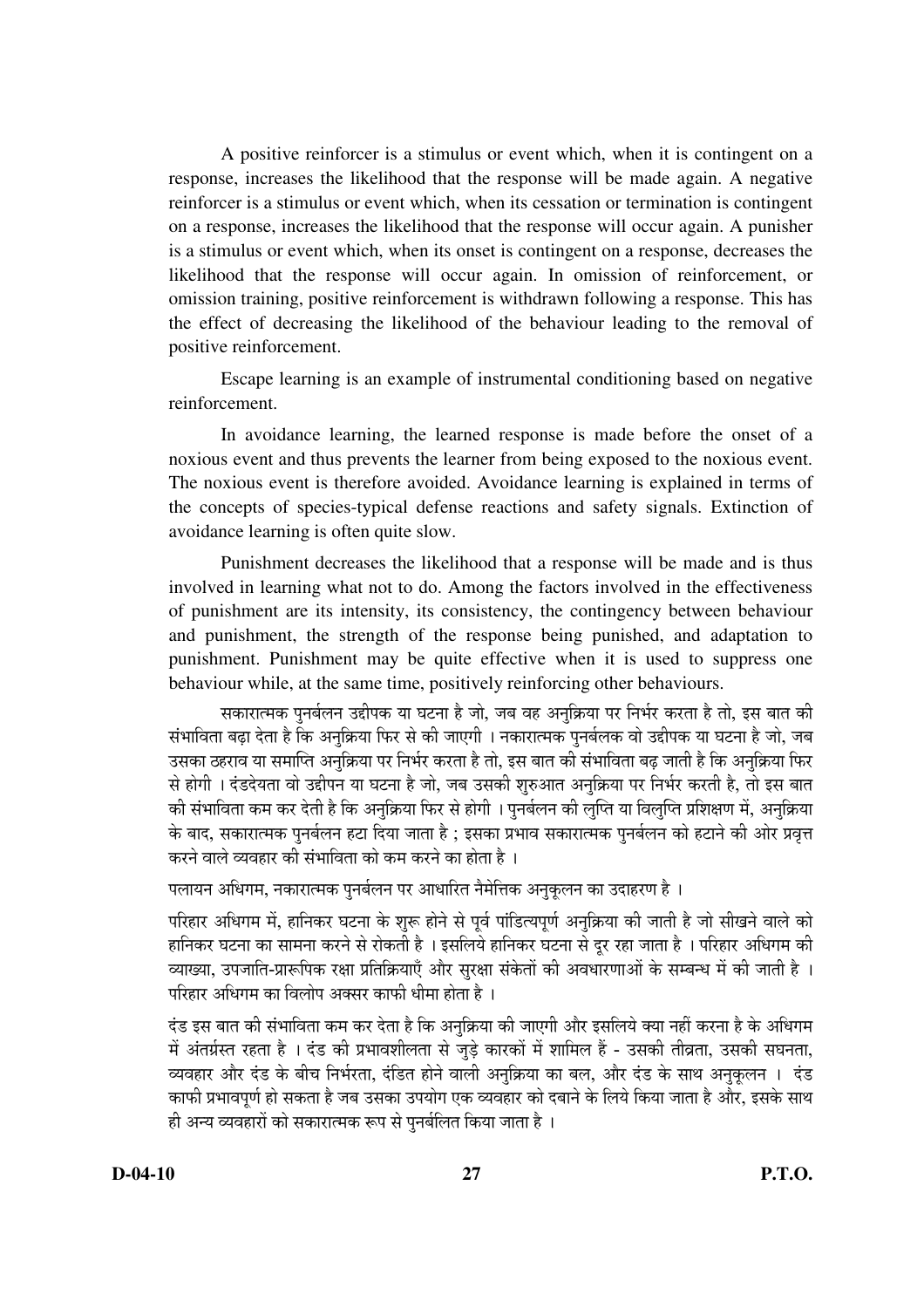| 15. | What is the difference between escape learning and avoidance learning ?<br>पलायन अधिगम और परिहार अधिगम के बीच क्या अन्तर है ? |  |  |
|-----|-------------------------------------------------------------------------------------------------------------------------------|--|--|
|     |                                                                                                                               |  |  |
|     |                                                                                                                               |  |  |
|     |                                                                                                                               |  |  |
|     |                                                                                                                               |  |  |
|     |                                                                                                                               |  |  |
|     |                                                                                                                               |  |  |
|     |                                                                                                                               |  |  |
|     |                                                                                                                               |  |  |
| 16. | Is punishment equal to avoidance learning ?<br>क्या दंड परिहार अधिगम के समान है ?                                             |  |  |
|     |                                                                                                                               |  |  |
|     |                                                                                                                               |  |  |
|     |                                                                                                                               |  |  |
|     |                                                                                                                               |  |  |
|     |                                                                                                                               |  |  |
|     |                                                                                                                               |  |  |
|     |                                                                                                                               |  |  |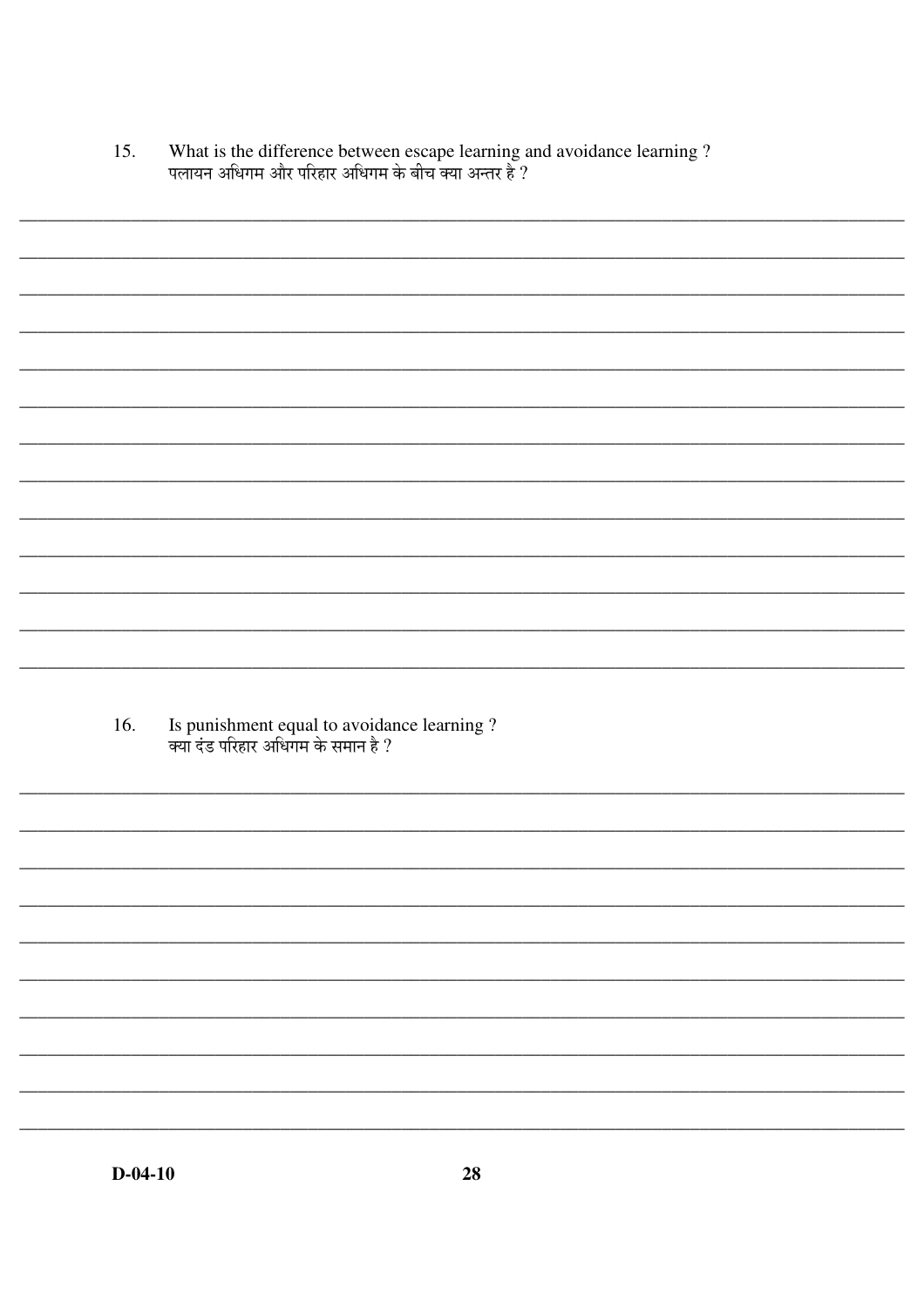| 17. | What are the variables affecting effectiveness of punishment ?<br>दंड की प्रभावपूर्णता पर असर डालने वाले चर क्या हैं ? |
|-----|------------------------------------------------------------------------------------------------------------------------|
|     |                                                                                                                        |
|     |                                                                                                                        |
|     |                                                                                                                        |
|     |                                                                                                                        |
|     |                                                                                                                        |
|     |                                                                                                                        |
|     |                                                                                                                        |
|     |                                                                                                                        |
|     |                                                                                                                        |
|     |                                                                                                                        |
|     |                                                                                                                        |
|     |                                                                                                                        |
| 18. | Compare omission, escape and avoidance training.<br>लुप्ति, पलायन और परिहार प्रशिक्षण की तुलना करें ।                  |
|     |                                                                                                                        |
|     |                                                                                                                        |
|     |                                                                                                                        |
|     |                                                                                                                        |
|     |                                                                                                                        |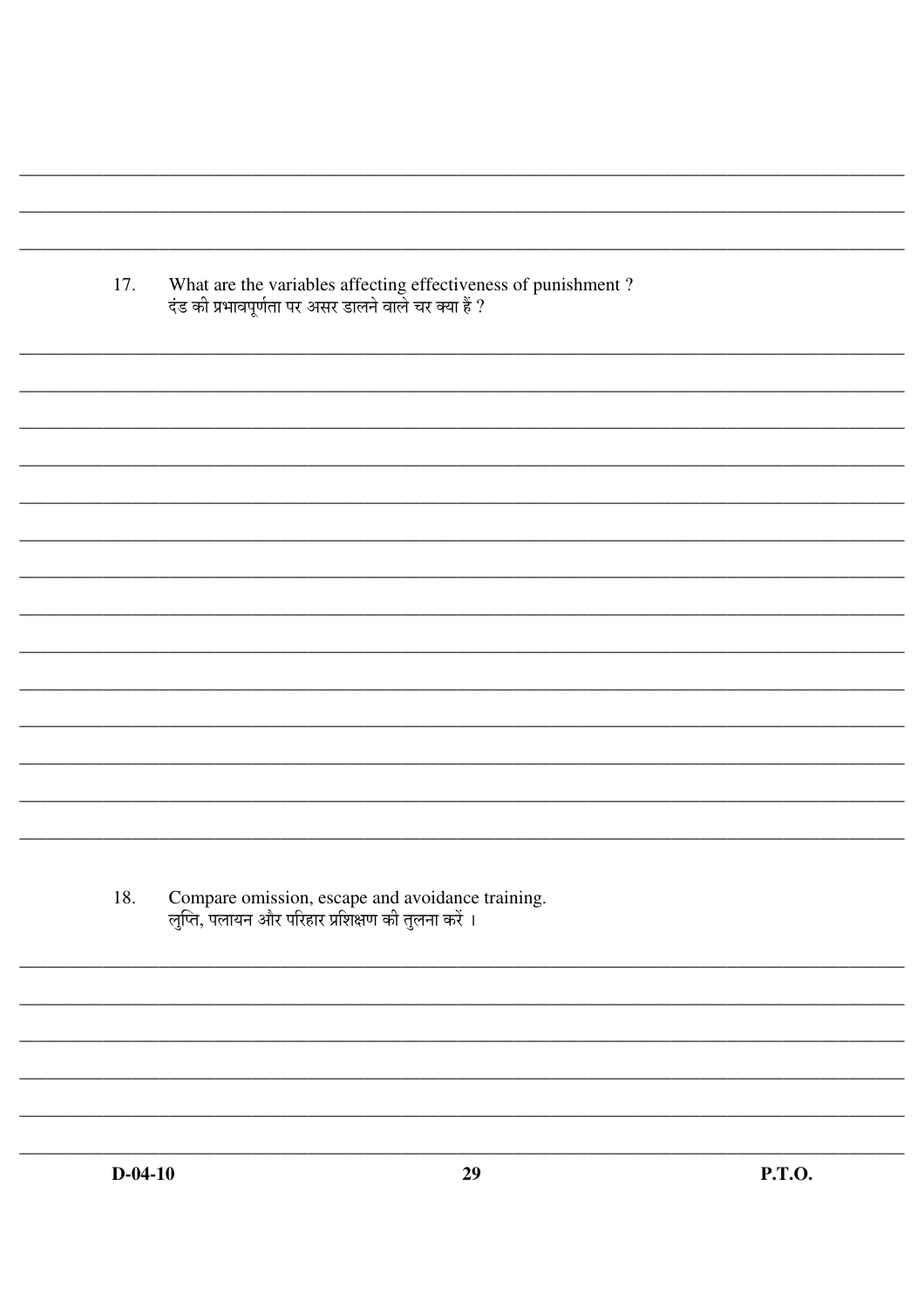Evaluate effectiveness of omission, escape and avoidance training.<br>लुप्ति, पलायन और परिहार प्रशिक्षण की प्रभावशीलता का मूल्यांकन करें । 19.  $\overline{\phantom{0}}$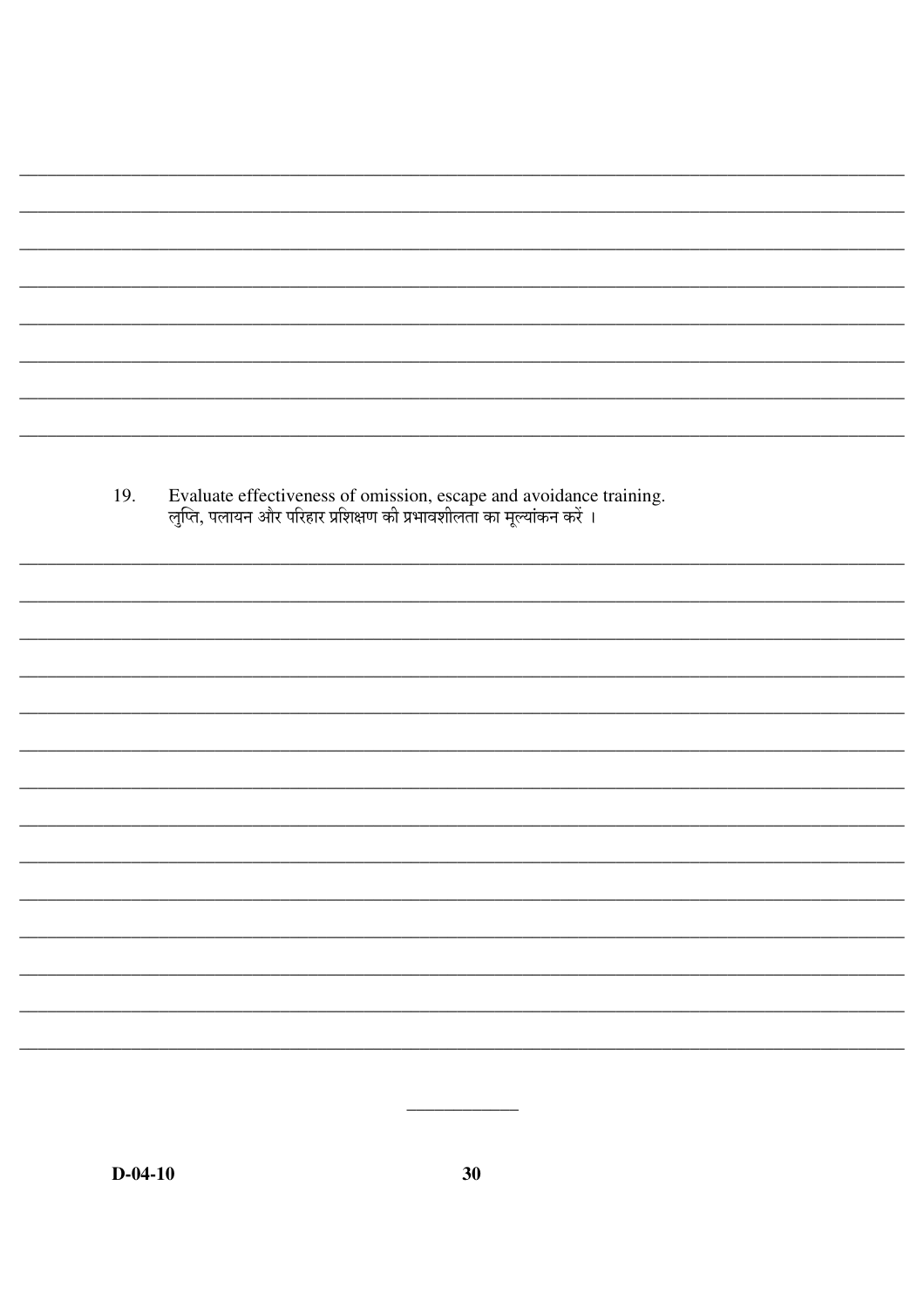**Space For Rough Work**